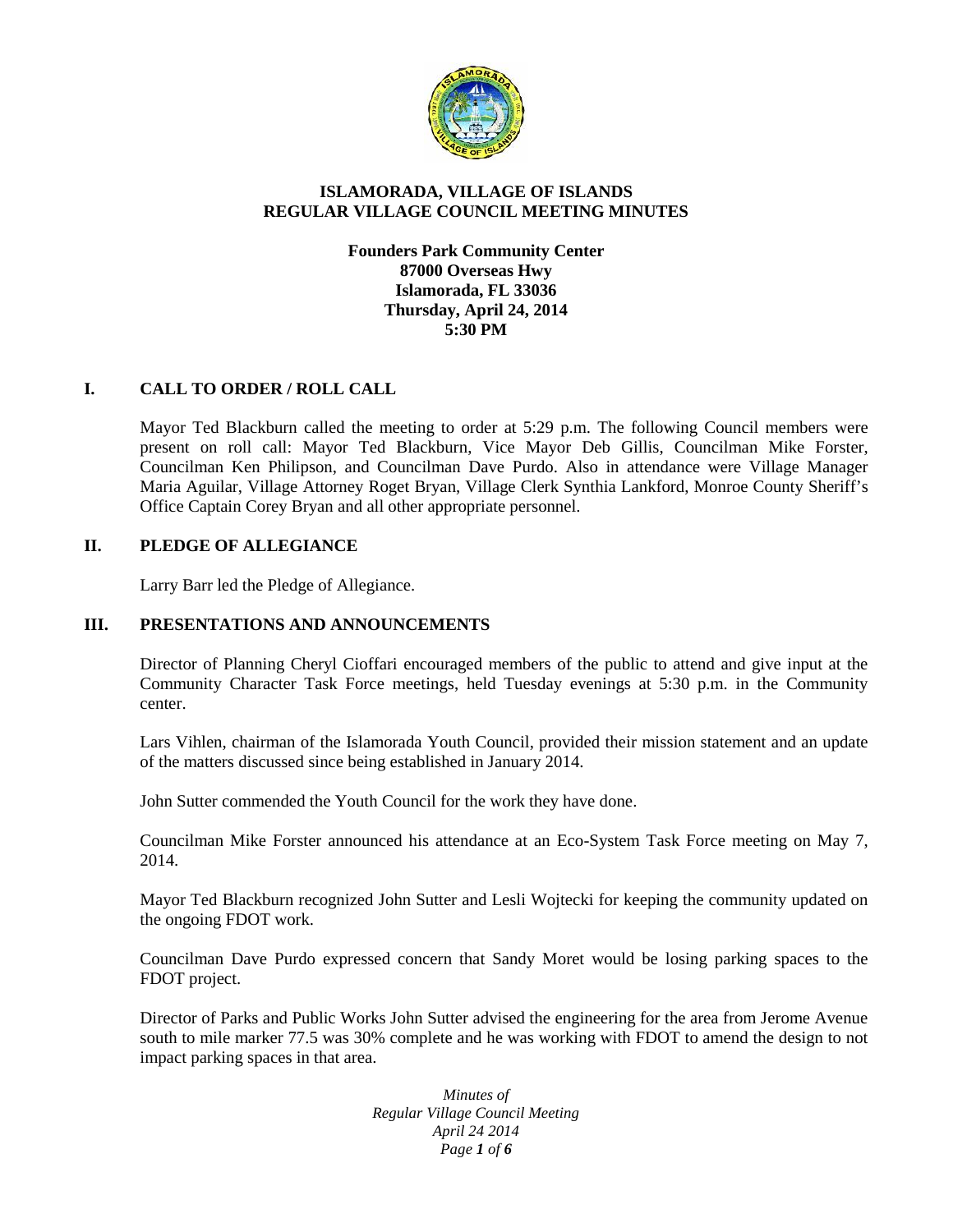#### **IV. PUBLIC COMMENT**

Larry Barr spoke about the standardization of grinder pumps for commercial properties.

#### **V. AGENDA: Request for Deletion / Emergency Additions** None

## **VI. CITIZENS' ADVISORY COMMITTEE UPDATES**

**A.** Annual Review of Citizens' Advisory Committees **TAB 1**

Assistant to the Village Manager Mary Swaney presented the Annual Review of Citizens' Advisory Committees. Council commended the committees for the work they have done this year.

Director of Parks and Public Works John Sutter advised that the mangroves were trimmed back at the wheel ditch today as well as the signage being installed. He explained the work was accomplished at no cost to the Village.

Councilman Ken Philipson noted there are vacancies on the Water Quality and Workforce/Affordable Housing Citizens' Advisory committees and encourage citizens to serve.

Vice Mayor Deb Gillis suggested the Workforce/Affordable Housing Citizens' Advisory Committee look into amending the definition of affordable funds to facilitate using the fund for other projects than deed restricted affordable housing. Vice Mayor Gillis encouraged the Committee to work with the Monroe County Land Authority to purchase lots for affordable housing.

Councilman Ken Philipson would like the Youth Council to be included in the annual review of Citizens' Advisory Committees.

## **VII. VILLAGE MANAGER REPORTS AND UPDATES** None

## **VIII. CONSENT AGENDA**

| A. Minutes:                                                                                                                   | TAB <sub>2</sub> |
|-------------------------------------------------------------------------------------------------------------------------------|------------------|
| April 3, 2014 Village Council Workshop (Florida Sunshine Law, Ethics and Public Records Law<br>Training)                      |                  |
| April 4, 2014 Village Council Workshop (Strategic Planning Process)                                                           |                  |
| April 10, 2014 Regular Village Council Meeting                                                                                |                  |
| <b>B.</b> Resolution Approving the Fourth Amendment to the Agreement Between Islamorada<br>And J.B. Coxwell Contracting, Inc. | TAB <sub>3</sub> |
| <b>C.</b> The Resolution Approving the Fourth Amendment to the Agreement with Grubbs                                          | TAB4             |

**D.** Resolution Approving First Amendment to Agreement with Federal Property to Agreement **TAB 5** With Federal Property Registration Corp. to Continue to Provide Services Related to the

> *Minutes of Regular Village Council Meeting April 24 2014 Page 2 of 6*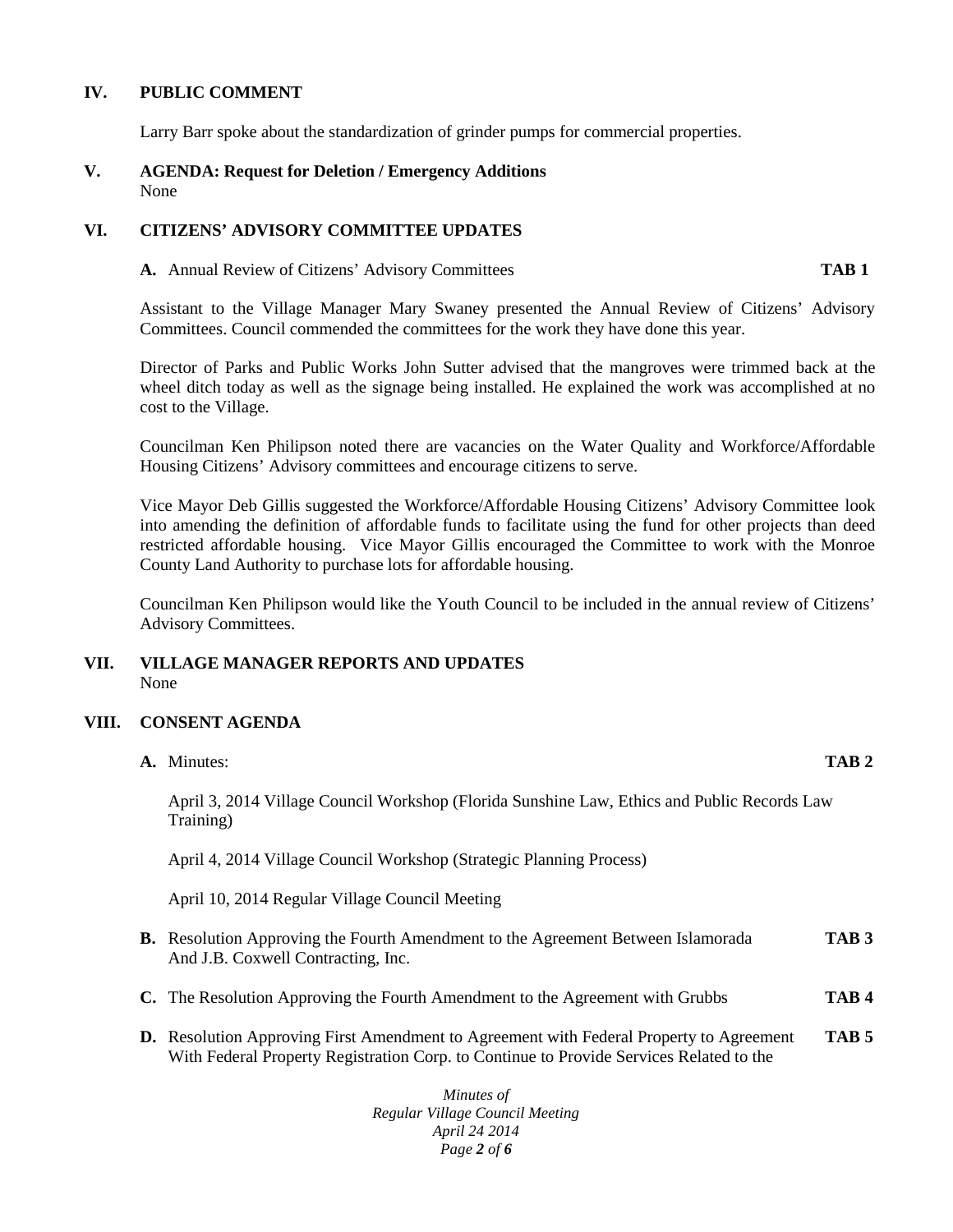Registration of Distressed Real Property

**E.** Resolution Approving the Resurfacing Project for the Founder's Park Tennis Courts **TAB 6**

Vice Mayor Deb Gillis made a motion to approve the Consent Agenda; Councilman Ken Philipson seconded the motion. Council voted all in favor. The motion passed 5-0.

#### **IX. WASTEWATER MATTERS**

**A.** Wastewater Project Update **TAB 7**

Wastewater Program Manager Greg Tindle advised the target date to begin decommissioning the plant and begin pumping to the Key Largo Wastewater Treatment District is May 12, 2014.

Tom Brzezinski reported construction continues on the Middle Plantation Key pump station and paving continues. Electrical lines are being located at the South Plantation Key pump station, then excavation will begin. Windley Key construction is almost complete, a few punch list items and testing remains.

Forty five percent of vacuum main pipe is complete.

Mr. Brzezinski will be bringing change orders five and six forward in May. Deductive change order five will address various items in the contract Change order six, the residential grinder pump program, will include residential properties of one EDU and residential properties containing more than one EDU, but no greater than four EDU's.

Mr. Brzezinski will also bring back recommendations for a grinder pump assistance program for commercial properties.

Councilman Mike Forster inquired about the status of obtaining the required easements from property owners.

Greg Tindle advised fifty-two outstanding easements are required.

Village Attorney Roget Bryan stated he will meet again with Mr. Tindle and the contractor to discuss methods of expediting the remaining easements.

Mayor Ted Blackburn opened public comment.

Ron O'Brien spoke regarding maintenance and replacement costs for grinder pumps on residential properties with four or more units.

Gretchen Luff spoke about the inequity of residents being serviced by grinder pumps on residential properties with four or more units.

Margaret Franks spoke regarding the inequity of residents being serviced by grinder pumps on residential properties with four or more units.

Mayor Ted Blackburn closed public comment.

Vice Mayor Deb Gillis urged commercial property owners to begin soliciting estimates for connection to the wastewater system.

> *Minutes of Regular Village Council Meeting April 24 2014 Page 3 of 6*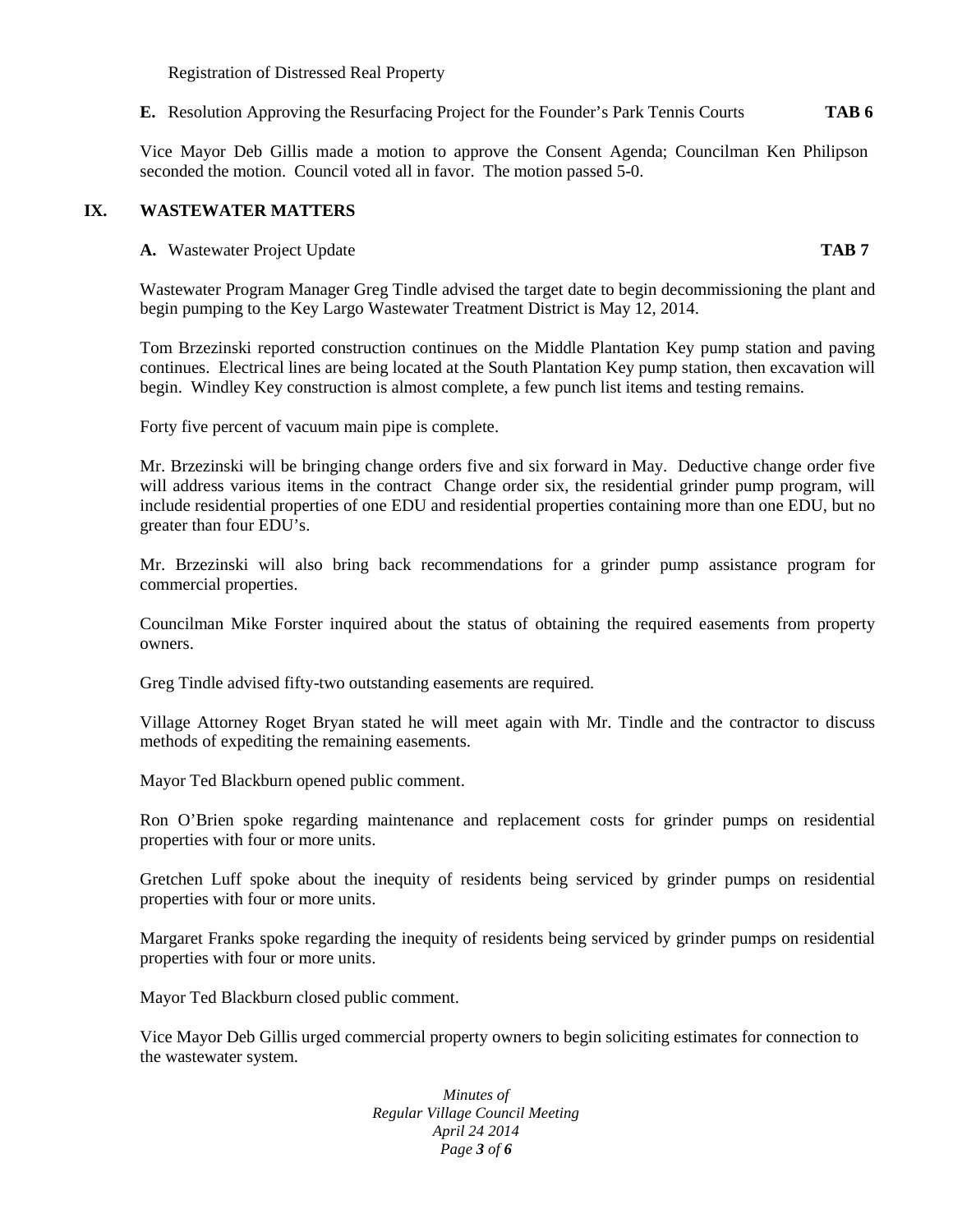Councilman Mike Forster stated he would encourage Gus Rios, FDEP, to make a statement advising commercial property of the deadline for scheduling inspections in order to meet the mandated deadline.

- **X. ORDINANCES** None
- **XI. QUASI-JUDICIAL** None
- **XII. RESOLUTIONS** None
- **XIII. MOTIONS** None

#### **XIV. MAYOR / COUNCIL COMMUNICATIONS**

Mayor Ted Blackburn acknowledged the training sessions on Sunshine Law and Ethics and Strategic Planning that staff and Council had attended.

Councilman Mike Forster suggested conducting further training sessions after Council elections.

Councilman Ken Philipson encouraged Council to develop a two, five, fifteen and twenty year Strategic Plan.

**A.** Transfer of TRE/TDR's

Councilman Ken Philipson recommended the Village allow TRE's to be transferred from one property to another and to be sold at the same price paid for the TRE.

Director of Planning Cheryl Cioffari advised the TDR ordinance is in the process of being amended and will be brought forward for second reading in the near future. The Comprehensive Plan would need to be amended to allow movement of TRE's. Ms. Cioffari recommended Council allow the second reading of the TDR ordinance to go forward, in the meantime staff can begin working on ordinance to include the ability to move TRE's.

Staff was given direction to move forward on amendments to allow transfer of TRE's.

**B.** Update on Cost of Special Elections for Charter Amendments

Councilman Dave Purdo requested Charter Amendments be placed on the August primary ballot to address four year terms, staggered terms and at large elections.

Vice Mayor Deb Gillis stated the August primary will take place after the candidate qualifying period, and no amendments could be effective before the next Council election.

Mayor Ted Blackburn opened public comment.

Stan Margulies spoke in support of Council serving four year terms.

*Minutes of Regular Village Council Meeting April 24 2014 Page 4 of 6*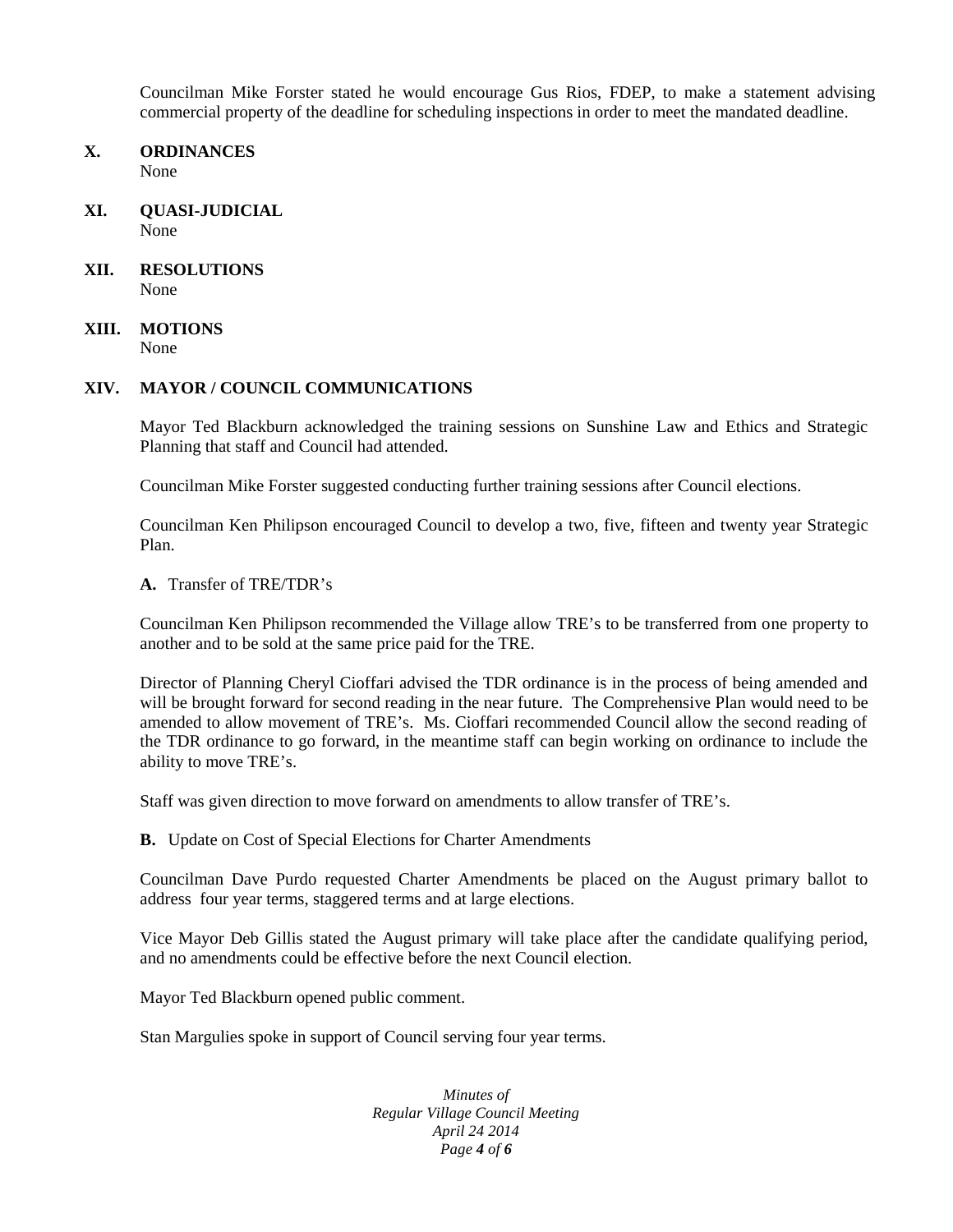Larry Barr concurred with Mr. Margulies' comments.

Mayor Ted Blackburn closed public comment.

Councilman Mike Forster stated there is no consensus from the public for a four year term.

Mayor Ted Blackburn spoke against Charter Amendments on the ballot and advised citizens can submit, through the petition process, Charter Amendments to be placed on the ballot.

Councilman Ken Philipson requested addition of an item to discuss the regulation of e-cigarettes. Councilman Philipson advised the Islamorada Youth Council has recommended the Village enact legislation to prohibit the sale of e-cigarettes to minors.

Village Attorney Roget Bryan advised of a recent House bill that passed prohibiting the sale of e cigarettes to minors.

Vice Mayor Deb Gillis voice support for an ordinance banning the sale of e-cigarettes to minor.

Staff was given direction to research what has been enacted by other municipalities and compile an ordinance for consideration by Council.

# **XV. VILLAGE ATTORNEY / VILLAGE MANAGER COMMUNICATIONS**

**A.** Recommendations for Improving Code Enforcement

Village Manager Maria Aguilar reported a separate department has been created for Code Enforcement that reports directly to her. The department has been restructured with one officer now working in a supervisory capacity. Priority areas for enforcement are being identified as well as opportunities for continuing education. A page on the website is being created to allow complaints to be submitted on line.

Village Attorney Roget Bryan advised staff is working to improve efficiencies in operation and reporting and the importance of receiving feedback from the community.

Vice Mayor Deb Gillis stated one code enforcement officer was hired specifically to enforce illegal vacation rentals.

Councilman Mike Forster stated that the funds for vacation rental code enforcement should not be used for general code enforcement.

**B.** Sustainability and Climate Change Initiatives **TAB 8**

Planner Shane Laakso presented the staff report on Sea Level Rise and Planning Rise and Options. Mr. Laakso advised Monroe County is conducting Sustainability Action Plan and the Village can "piggy back" a scope of work on their existing contract. The cost would likely range from \$40,000 to \$60,000 depending on the scope of work desired by Council.

Councilman Mike Forster stated he would support moving forward with a study and partnering with Monroe County.

Rhonda Haag, Monroe County Sustainability Manager, explained the scope of work detailed in the proposal presented to Council.

> *Minutes of Regular Village Council Meeting April 24 2014 Page 5 of 6*